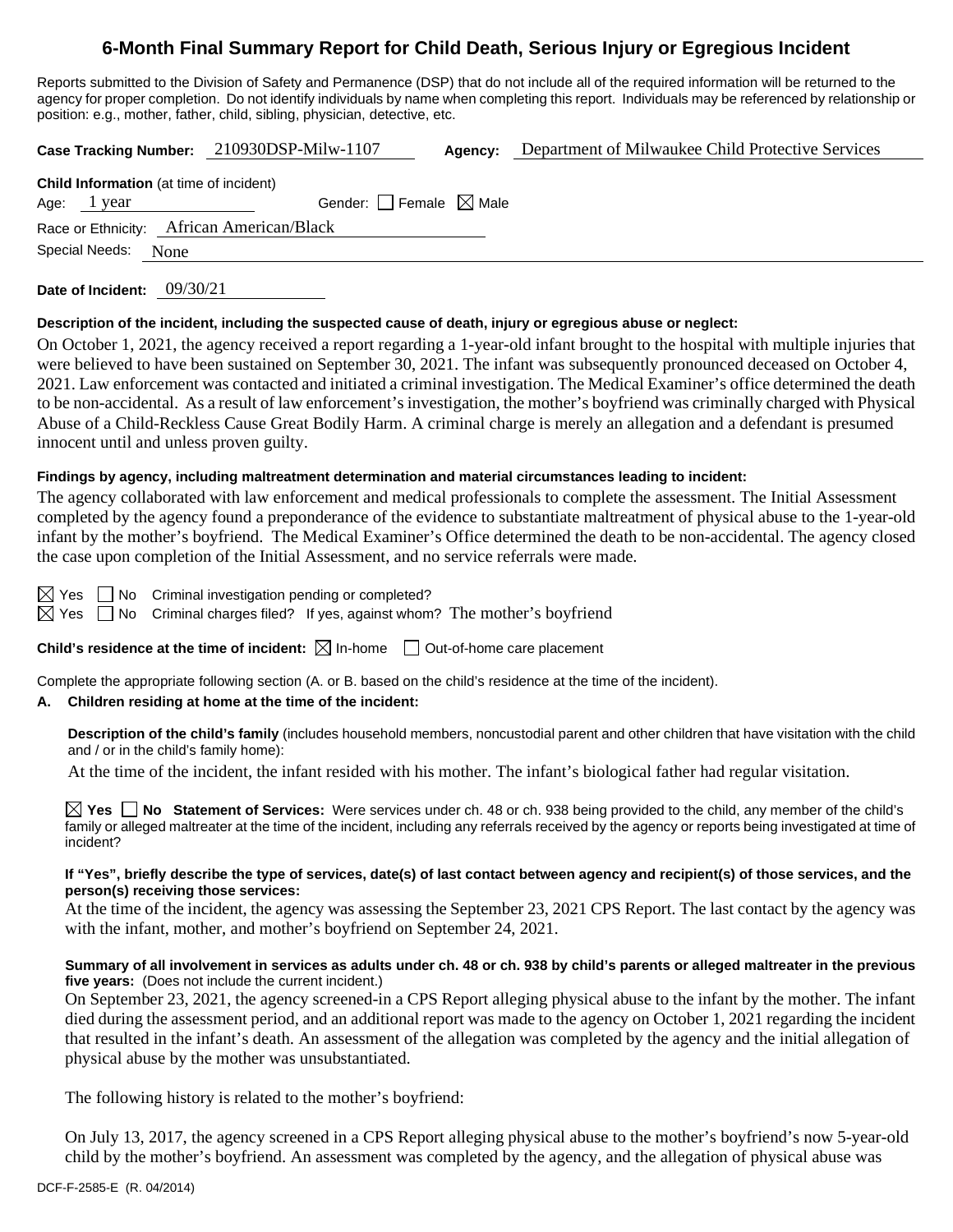substantiated. The case was closed upon completion of the Initial Assessment.

#### **Summary of actions taken by the agency under ch. 48, including any investigation of a report or referrals to services involving the child, any member of the child's family living in this household and the child's parents and alleged maltreater.** (Does not include the current incident.)

(Note: Screened out reports listed in this section may include only the date of the report, screening decision, and if a referral to services occurred at Access. Reports that do not constitute a reasonable suspicion of maltreatment or a reason to believe that the child is threatened with harm are not required to be screened in for an Initial Assessment, and no further action is required by the agency.)

On September 23, 2021, the agency screened-in a CPS Report alleging physical abuse to the infant by the mother. The infant died during the assessment period, and an additional report was made to the agency on October 1, 2021 regarding the incident that resulted in the infant's death. An assessment of the allegation was completed by the agency and the initial allegation of physical abuse by the mother was unsubstantiated.

The following history is related to the mother's boyfriend:

On July 13, 2017, the agency screened in a CPS Report alleging physical abuse to the mother's boyfriend's now 5-year-old child by the mother's boyfriend. An assessment was completed by the agency, and the allegation of physical abuse was substantiated. The case was closed upon completion of the Initial Assessment.

## **Summary of any investigation involving the child, any member of the child's family and alleged maltreater conducted under ch. 48 and any services provided to the child and child's family since the date of the incident:**

The agency collaborated with law enforcement and medical professionals to complete the assessment. The Initial Assessment completed by the agency found a preponderance of the evidence to substantiate maltreatment of physical abuse to the 1-year-old infant by the mother's boyfriend. The Medical Examiner's Office determined the death to be non-accidental. The agency closed the case upon completion of the Initial Assessment, and no service referrals were made.

# **B. Children residing in out-of-home care (OHC) placement at time of incident:**

**Description of the OHC placement and basis for decision to place child there:**  $N/A$ 

## **Description of all other persons residing in the OHC placement home:**

 $N/A$ 

**Licensing history:** Including type of license, duration of license, summary of any violations by licensee or an employee of licensee or other actions that constitute a substantial failure to protect and promote the welfare of a child.  $N/A$ 

## **Summary of any actions taken by agency in response to the incident:** (Check all that apply.)

| M                      | Screening of Access report                           | Attempted or successful reunification             |
|------------------------|------------------------------------------------------|---------------------------------------------------|
|                        | Protective plan implemented                          | Referral to services                              |
| $\overline{\boxtimes}$ | Initial assessment conducted                         | <b>Transportation assistance</b>                  |
|                        | Safety plan implemented                              | Collaboration with law enforcement                |
|                        | Temporary physical custody of child                  | Collaboration with medical professionals          |
|                        | Petitioned for court order / CHIPS (child in need of | Supervised visitation                             |
|                        | protection or services)                              | Case remains open for services                    |
|                        | Placement into foster home                           | Case closed by agency                             |
|                        | <b>Placement with relatives</b>                      | Initiated efforts to address or enhance community |
|                        | Ongoing Services case management                     | collaboration on CA/N cases                       |
|                        |                                                      | Other (describe):                                 |
|                        |                                                      |                                                   |

# **FOR DSP COMPLETION IF RECORD OR ON-SITE REVIEW WAS UNDERTAKEN:**

**Summary of policy or practice changes to address issues identified based on the record or on-site review of the incident:** Under Child Welfare Disclosure Act (Section 48.981(7)(cr), Stats.), the DSP completes a 90-Day review of the agency's practice in each case reported under the Act. The Department has determined no further review is needed. This completes the DSP actions related to this incident.

**Recommendations for further changes in policies, practices, rules or statutes needed to address identified issues based on the record or on-site review:** None.